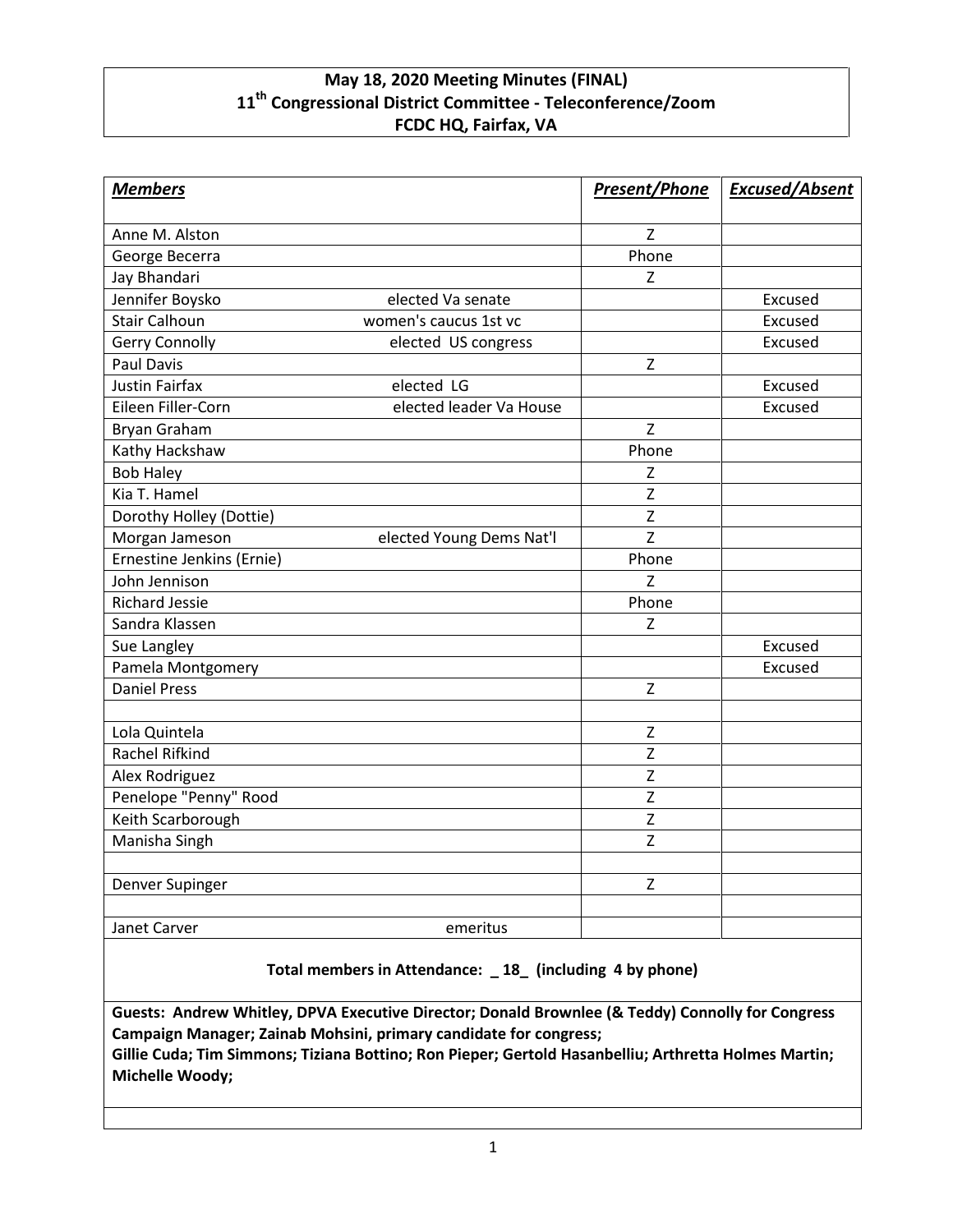1.a. Call to Order**:** Meeting called to order by Chair Haley, 8:04 pm.

1.b Roll Call: Jennison

2. Introductions -

- Andrew Whitley (8:04-8:07) Discussion of virtual convention voting results, slate. Problems will be addressed for state convention.

- Donald Brownlee (8:07-8:09) Report on Absentee voting, phone banking for Connolly for Congress.

- Zainab Mohsini (9:12 -9:13) [note: ZM came later]

3. a. Agenda - Motion to Approve Agenda by Bob - Approved by acclimation

3.b. Approval of Minutes. - Motion to Approve April 20, 2020 minutes w/ corrections by John. 2nd by Jai . Approved by acclimation.

| 4. Treasurer's Report - Rachel: - accepted |            |
|--------------------------------------------|------------|
| Federal account                            | \$8,640.04 |
| Non-federal account                        | \$2,767.33 |

- 5. Chair's Report
	- 11th CD Primary 6/23/2020 Petitions - All candidates certified
	- St. Patrick's Day (aka Holiest Day of the year) postponed until September 12/13 perhaps
	- Presidential Election November 3, 2020
	- Sturdivant postponed tentatively rescheduled November 8, 2020
	- 11th CD Virtual Convention May 16, 2020 reviewed
- 6. Chair: Virtual State Convention review Saturday, June 20, 2020. Format will be similar to 11th CD virtual convention - speakers, Susan Swecker & co. electronic ballots to be sent out, 24 hours to submit ballots.

### 7. Vice Chairs' / Jurisdiction Reports

Fairfax Co. - Sue: no report. Fairfax City - Kathy: July 4th parade cancelled. PW Co. - Ernie: Conveyed thanks to those who helped. Communications - Paul: Uploaded delegate races on website. Fairfax Co. - Bryan: FCDC virtual meetings until Phase 3.

## 8. Tech/Comm working group. Paul: no report Stair: no report

### 9. Caucus/Committees

Resolution - Sandra: Conveyed thanks, gave approval rates.